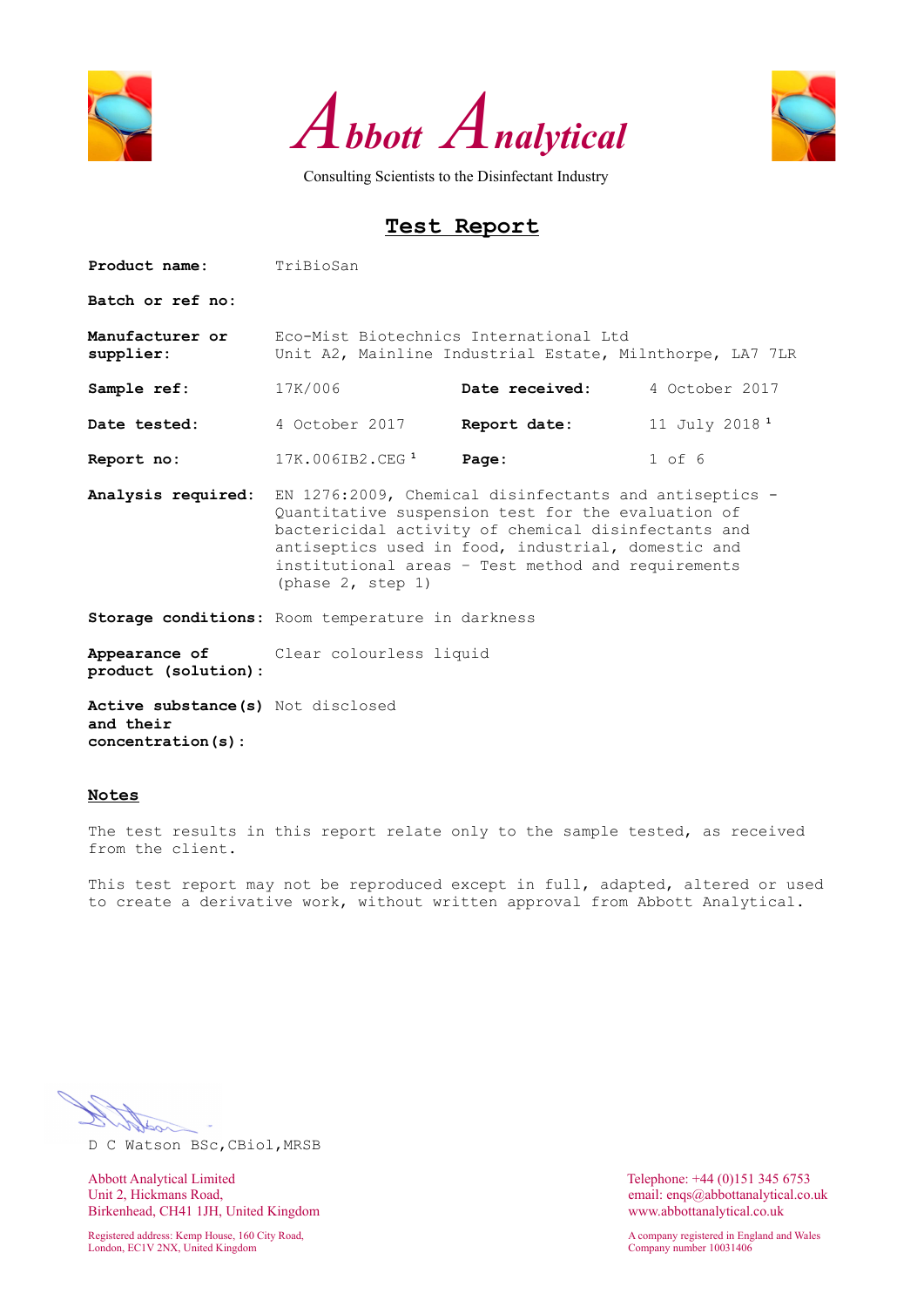





| Report no: 17K.006IB2.CEG           | <b>Page:</b> $2$ of $6$<br>$\text{Date}:$ 11 July 2018                                                                                   |  |  |  |  |  |  |  |  |
|-------------------------------------|------------------------------------------------------------------------------------------------------------------------------------------|--|--|--|--|--|--|--|--|
| Experimental conditions             |                                                                                                                                          |  |  |  |  |  |  |  |  |
| Concentration(s) of product tested: | Neat <sup>2</sup>                                                                                                                        |  |  |  |  |  |  |  |  |
| Product diluent:                    | N/A                                                                                                                                      |  |  |  |  |  |  |  |  |
| Test organism(s):                   | Pseudomonas aeruginosa (DSM 939)<br>Escherichia coli (NCTC 10418)<br>Staphylococcus aureus (NCTC 10788)<br>Enterococcus hirae (DSM 3320) |  |  |  |  |  |  |  |  |
| Contact $time(s)$ :                 | $1 min + 5 s$                                                                                                                            |  |  |  |  |  |  |  |  |
| Test temperature:                   | 20 °C $\pm$ 1 °C                                                                                                                         |  |  |  |  |  |  |  |  |
| Test conditions:                    | Clean                                                                                                                                    |  |  |  |  |  |  |  |  |
| Interfering substance:              | $0.3$ q/l bovine albumin                                                                                                                 |  |  |  |  |  |  |  |  |
| Method:                             | Dilution-neutralisation                                                                                                                  |  |  |  |  |  |  |  |  |
| Neutralising solution:              | 30 $q/l$ Polysorbate 80 + 3 $q/l$ Lecithin +<br>1 $q/l$ L-histidine + 1 $q/l$ L-cysteine                                                 |  |  |  |  |  |  |  |  |
| Incubation temperature:             | 36 °C ± 1 °C                                                                                                                             |  |  |  |  |  |  |  |  |

#### **Remarks**

- 1) Re-issued with amended product name and supplier details. Original report 17K.006IB.CEG dated 6 October 2017.
- 2) Products can only be tested at a concentration of 80 % or less as some dilution is always produced by adding the test organisms and interfering substance. To counteract this dilution the product supplied contained active levels at 125 % of their normal levels.

### **Conclusion**

When tested neat this sample of TriBioSan meets the requirements of EN 1276:2009 for bactericidal activity in 1 minute at 20 °C, under clean conditions, against the referenced strains of *Pseudomonas aeruginosa*, *Escherichia coli*, *Staphylococcus aureus* and *Enterococcus hirae*.

D C Watson BSc,CBiol,MRSB

Abbott Analytical Limited Telephone: +44 (0)151 345 6753<br>
Unit 2, Hickmans Road, email: engs@abbottanalytical.co. Birkenhead, CH41 1JH, United Kingdom www.abbottanalytical.co.uk

London, EC1V 2NX, United Kingdom Company number 10031406

email: enqs@abbottanalytical.co.uk

Registered address: Kemp House, 160 City Road, A company registered in England and Wales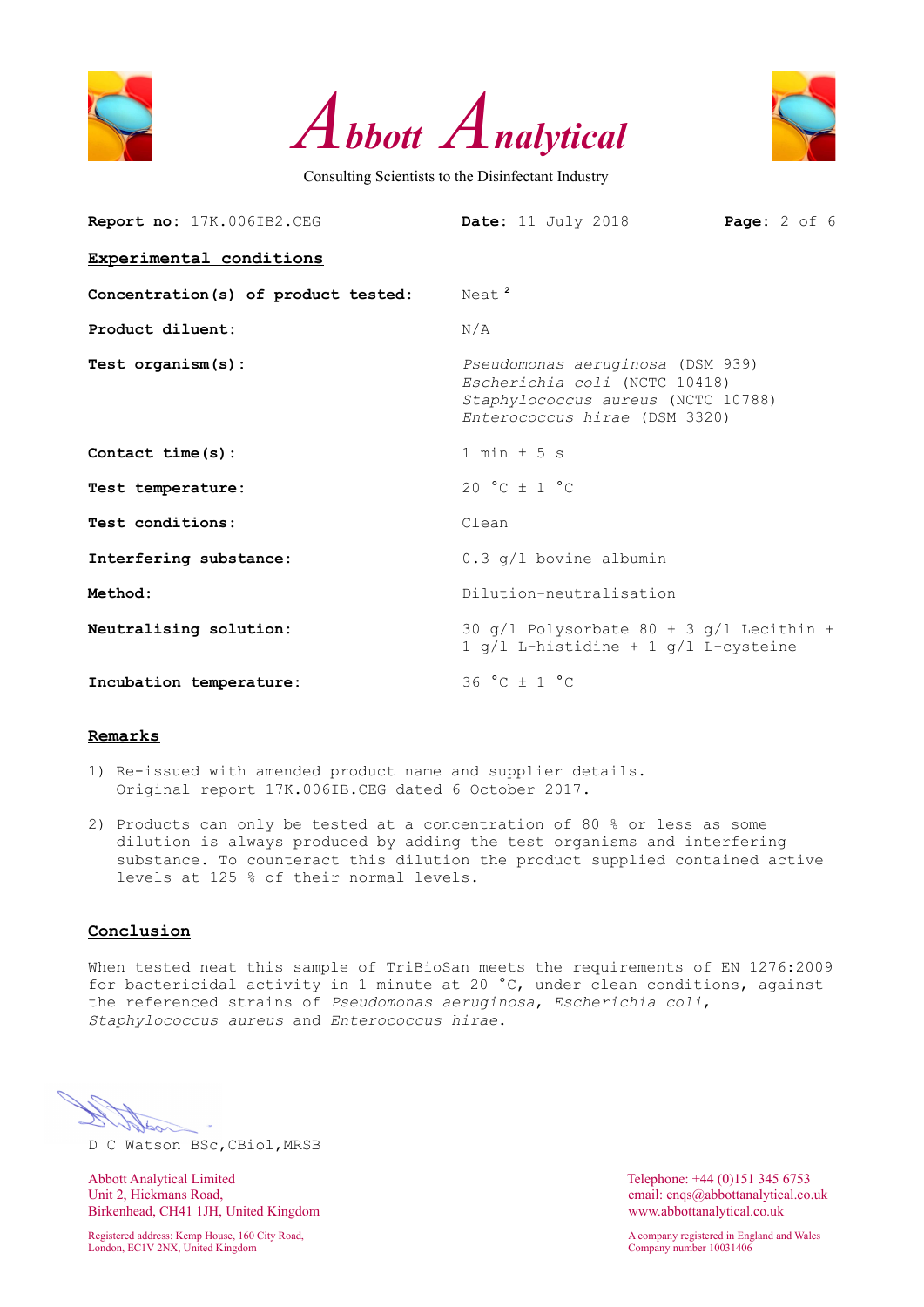





**Report no:** 17K.006IB2.CEG **Date:** 11 July 2018 **Page:** 3 of 6

### **Results:** *Pseudomonas aeruginosa* **(DSM 939)**

#### **Validation and controls:**

| Validation                   |                    |                     | Experimental |                        |                           | Neutralizer or |                                                                                                                                                  |                           | Method validation (C)           |           |                     |  |
|------------------------------|--------------------|---------------------|--------------|------------------------|---------------------------|----------------|--------------------------------------------------------------------------------------------------------------------------------------------------|---------------------------|---------------------------------|-----------|---------------------|--|
|                              | suspension $(Nvo)$ |                     |              |                        |                           |                | conditions control (A) $ $ filtration control (B)                                                                                                |                           |                                 |           |                     |  |
| Vc1                          | 61                 | $\overline{\chi}$ = | Vc1          | 66                     | $\overline{\mathbf{x}}$ = | Vc1            | 60                                                                                                                                               | $\overline{\mathbf{x}}$ = | Vc1                             | 60        | $\overline{\chi}$ = |  |
| Vc2                          | 63                 | 62                  | Vc2          | 65                     | 65.5                      | Vc2            | 63                                                                                                                                               | 61.5                      | Vc2                             | 60        | 60                  |  |
| $30 \leq \overline{x}$       | $(Nv_0) \le 160$ ? |                     | $ \chi $     | $(A) \ge 0.5 \times x$ |                           |                | $(NV_0)$ ? $\overline{x}$ (B) $\geq$ 0.5 x $\overline{x}$ (Nv <sub>o</sub> )? $\overline{x}$ (C) $\geq$ 0.5 x $\overline{x}$ (Nv <sub>o</sub> )? |                           |                                 |           |                     |  |
| <b>X</b> yes                 | $\Box$ no          |                     | <b>X</b> yes | $\Box$ no              |                           |                | $\boxtimes$ ves $\Box$ no                                                                                                                        |                           | <b>X</b> yes                    | $\Box$ no |                     |  |
|                              |                    |                     |              |                        |                           |                |                                                                                                                                                  |                           |                                 |           |                     |  |
| Test suspension:             |                    |                     | N            | Vc1                    | Vc2                       |                | $ \overline{x}(\text{wm})  = 4.60 \times 10^8$ ; lg N =                                                                                          |                           |                                 |           | 8.66                |  |
| $(N \text{ and } N_{\circ})$ |                    |                     | 10           | $-6$                   | >330                      | >330           |                                                                                                                                                  |                           | $ N_o = N/10$ ; lg $N_o = 7.66$ |           |                     |  |

|  |                     | $>$ 330   $>$ 330  N <sub>0</sub> = N/IU ; IQ N <sub>0</sub> = 1.66 |                      |      |
|--|---------------------|---------------------------------------------------------------------|----------------------|------|
|  |                     | 48   44   7.17 $\leq$ 1q $N_o \leq 7.70$ ?                          | X ves                | ∃ nc |
|  | Control of weighted | $Quotient = N/A$                                                    |                      |      |
|  | mean counts (N)     | Between 5 and 15 ?                                                  | $\Box$ ves $\Box$ no |      |

| Test: | Product    | 'Contact | Vc1 | Vc2 | $ Na  =$                               | $1\sigma$ Na = | ,lq $R =$            | Status |
|-------|------------|----------|-----|-----|----------------------------------------|----------------|----------------------|--------|
|       | test conc. | 'time    |     |     | $\overline{\phantom{a}}$<br>x10)<br>Ιх |                | $(\lg N_o - \lg Na)$ |        |
|       | Neat       | min      |     |     | 140                                    | 2.IJ           | <u>J.JI</u>          | PASS   |

D C Watson BSc,CBiol,MRSB

Abbott Analytical Limited<br>
Unit 2, Hickmans Road,<br>
Unit 2, Hickmans Road,<br>
Conservation of the Maria Conservation of the Maria Conservation of the Maria Conservation of the Maria Conservation of the Maria Conservation of t Birkenhead, CH41 1JH, United Kingdom www.abbottanalytical.co.uk

London, EC1V 2NX, United Kingdom

email: enqs@abbottanalytical.co.uk

Registered address: Kemp House, 160 City Road, A company registered in England and Wales<br>
London, EC1V 2NX, United Kingdom<br>
A company number 10031406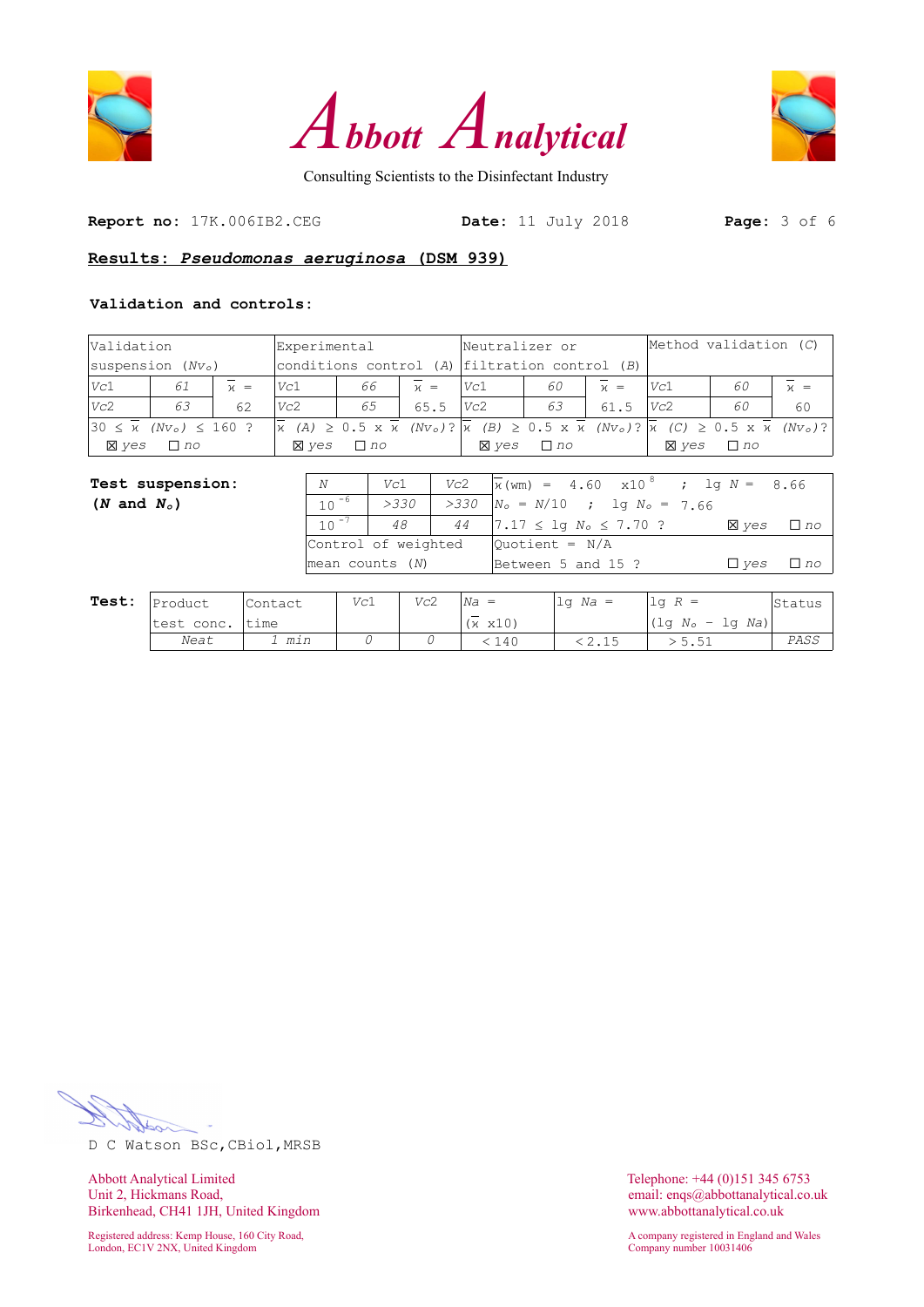





**Report no:** 17K.006IB2.CEG **Date:** 11 July 2018 **Page:** 4 of 6

## **Results:** *Escherichia coli* **(NCTC 10418)**

### **Validation and controls:**

| Validation                                                                |                  |                     |         | Experimental      | Neutralizer or       |                     |                                                   |                                        | Method validation (C)                                                                                                                                 |  |                        |                   |                   |                     |
|---------------------------------------------------------------------------|------------------|---------------------|---------|-------------------|----------------------|---------------------|---------------------------------------------------|----------------------------------------|-------------------------------------------------------------------------------------------------------------------------------------------------------|--|------------------------|-------------------|-------------------|---------------------|
| suspension $(Nvo)$                                                        |                  |                     |         |                   |                      |                     | conditions control $(A)$ filtration control $(B)$ |                                        |                                                                                                                                                       |  |                        |                   |                   |                     |
| Vc1                                                                       | 62               | $\overline{\chi}$ = | Vc1     |                   | 63                   | $\overline{\chi}$ = |                                                   | Vc1                                    | 60                                                                                                                                                    |  | $\overline{\chi}$ =    | Vc1               | 60                | $\overline{\chi}$ = |
| Vc2                                                                       | 61               | 61.5                | Vc2     |                   | 59                   | 61                  |                                                   | Vc2                                    | 60                                                                                                                                                    |  | 60                     | Vc2               | 57                | 58.5                |
| $30 \le \bar{x}$ (Nv <sub>o</sub> ) $\le 160$ ?<br>$\overline{\varkappa}$ |                  |                     |         |                   |                      |                     |                                                   |                                        | $(A) \ge 0.5 \times \overline{x}$ (Nv <sub>o</sub> )? $x$ (B) $\ge 0.5 \times \overline{x}$ (Nv <sub>o</sub> )? $x$ (C) $\ge 0.5 \times \overline{x}$ |  |                        |                   | $(Nvo)$ ?         |                     |
| <b>X</b> yes                                                              | $\Box$ no        |                     |         | <b>X</b> yes      | $\Box$ no            |                     |                                                   | $\boxtimes$ yes                        | $\Box$ no                                                                                                                                             |  |                        | $\boxtimes$ yes   | $\Box$ no         |                     |
|                                                                           |                  |                     |         |                   |                      |                     |                                                   |                                        |                                                                                                                                                       |  |                        |                   |                   |                     |
|                                                                           | Test suspension: |                     |         | N                 | Vc2<br>Vc1           |                     |                                                   | $\bar{x}$ (wm) = 4.00 $\times 10^{-8}$ |                                                                                                                                                       |  |                        |                   | ; lq $N =$        | 8.60                |
| $(N \text{ and } N_{\circ})$                                              |                  |                     |         | $10^{-6}$<br>>330 |                      |                     | >330                                              |                                        | $N_{\rm o} = N/10$                                                                                                                                    |  |                        | ; lq $N_o = 7.60$ |                   |                     |
|                                                                           |                  |                     |         |                   | $10^{-7}$<br>38      |                     | 42                                                | $7.17 \leq \text{lg } N_o \leq 7.70$ ? |                                                                                                                                                       |  |                        |                   | <b>X</b> yes      | $\Box$ no           |
|                                                                           |                  |                     |         |                   | Control of weighted  |                     |                                                   | Ouotient = $N/A$                       |                                                                                                                                                       |  |                        |                   |                   |                     |
|                                                                           |                  |                     |         |                   | $ mean$ counts $(N)$ |                     |                                                   |                                        |                                                                                                                                                       |  | Between 5 and 15 ?     |                   | $\Box$ yes        | $\Box$ no           |
|                                                                           |                  |                     |         |                   |                      |                     |                                                   |                                        |                                                                                                                                                       |  |                        |                   |                   |                     |
| Test:                                                                     | Product.         |                     | Contact |                   | Vc1                  | Vc2                 |                                                   | $Na =$                                 |                                                                                                                                                       |  | $\vert$ lq <i>Na</i> = | $\log R =$        |                   | Status              |
|                                                                           | test conc.       | time                |         |                   |                      |                     |                                                   | $(x \times 10)$                        |                                                                                                                                                       |  |                        |                   | $(1q No - 1q Na)$ |                     |

14 14 *Neat 1 min 0 0* < 140 < 2.15 > 5.45 *PASS*

D C Watson BSc,CBiol,MRSB

Abbott Analytical Limited<br>
Unit 2, Hickmans Road,<br>
Unit 2, Hickmans Road,<br>
Conservation of the Maria Conservation of the Maria Conservation of the Maria Conservation of the Maria Conservation of the Maria Conservation of t Birkenhead, CH41 1JH, United Kingdom www.abbottanalytical.co.uk

London, EC1V 2NX, United Kingdom

email: enqs@abbottanalytical.co.uk

Registered address: Kemp House, 160 City Road, A company registered in England and Wales<br>
London, EC1V 2NX, United Kingdom<br>
A company number 10031406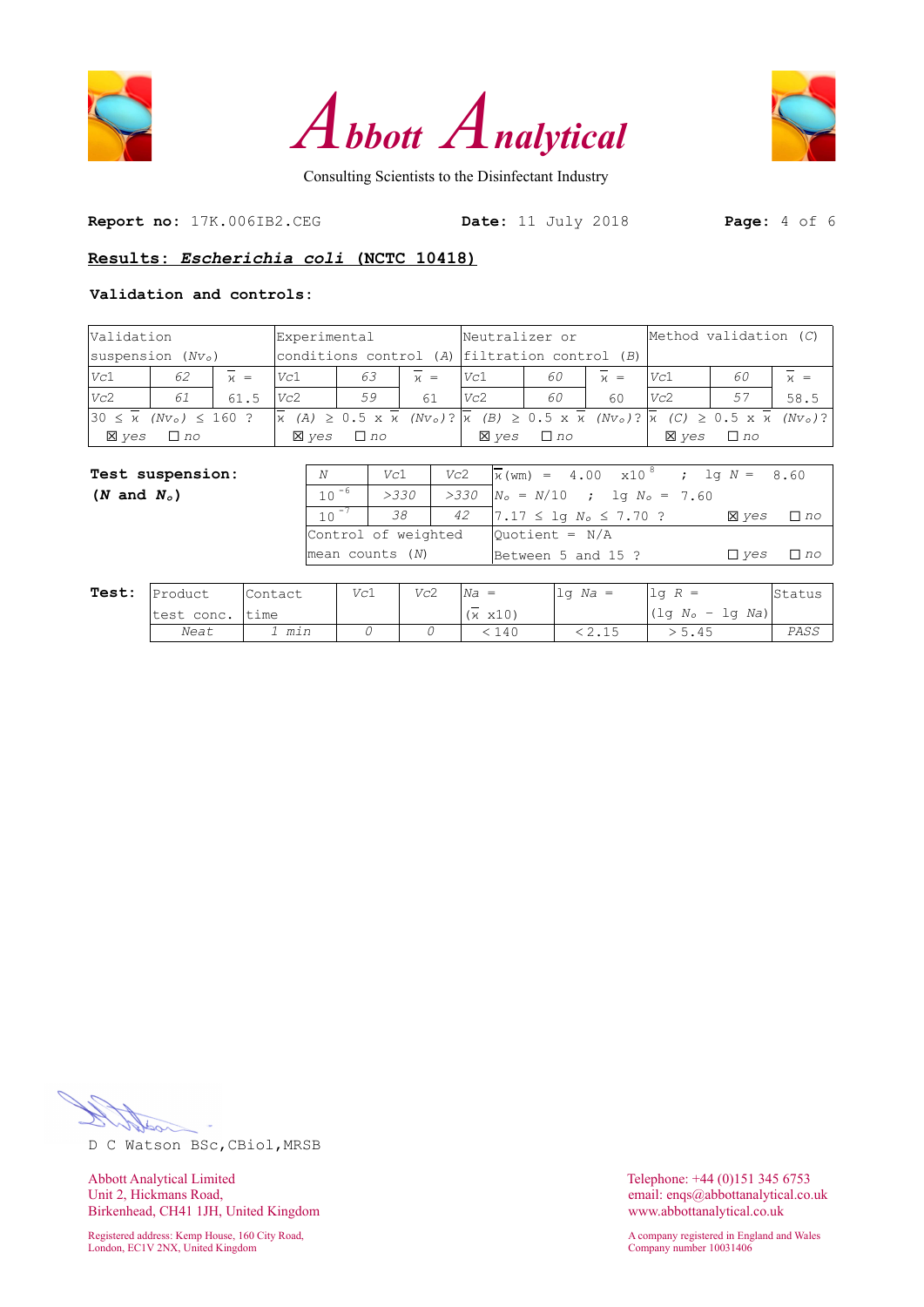





**Report no:** 17K.006IB2.CEG **Date:** 11 July 2018 **Page:** 5 of 6

### **Results:** *Staphylococcus aureus* **(NCTC 10788)**

### **Validation and controls:**

| Validation                                                                |                    | Experimental        |              |                   |           |                                               | Neutralizer or                                  |                                                                                                                                                       |           | Method validation (C) |                     |              |                   |                     |
|---------------------------------------------------------------------------|--------------------|---------------------|--------------|-------------------|-----------|-----------------------------------------------|-------------------------------------------------|-------------------------------------------------------------------------------------------------------------------------------------------------------|-----------|-----------------------|---------------------|--------------|-------------------|---------------------|
|                                                                           | suspension $(Nvo)$ |                     |              |                   |           | conditions control (A) filtration control (B) |                                                 |                                                                                                                                                       |           |                       |                     |              |                   |                     |
| Vc1                                                                       | 47                 | $\overline{\chi}$ = | Vc1          |                   | 46        | $\overline{\chi}$ =                           | Vc1                                             |                                                                                                                                                       | 41        |                       | $\overline{\chi}$ = | Vc1          | 43                | $\overline{\chi}$ = |
| Vc2                                                                       | 48                 | 47.5                | Vc2          |                   | 48        | 47                                            |                                                 | 45<br>Vc2                                                                                                                                             |           |                       | 43                  | Vc2          | 45                | 44                  |
| $30 \le \bar{x}$ (Nv <sub>o</sub> ) $\le 160$ ?<br>$\overline{\varkappa}$ |                    |                     |              |                   |           |                                               |                                                 | $(A) \ge 0.5 \times \overline{x}$ (Nv <sub>o</sub> )? $x$ (B) $\ge 0.5 \times \overline{x}$ (Nv <sub>o</sub> )? $x$ (C) $\ge 0.5 \times \overline{x}$ |           |                       |                     | $(Nvo)$ ?    |                   |                     |
| <b>X</b> yes                                                              | $\Box$ no          |                     | <b>X</b> yes |                   | $\Box$ no |                                               |                                                 | <b>X</b> yes                                                                                                                                          | $\Box$ no |                       |                     | <b>X</b> yes | $\Box$ no         |                     |
|                                                                           |                    |                     |              |                   |           |                                               |                                                 |                                                                                                                                                       |           |                       |                     |              |                   |                     |
|                                                                           | Test suspension:   |                     |              | Vc2<br>N<br>Vc1   |           |                                               | $\sqrt{x}$ (wm) = 4.40 $\times 10^{-8}$         |                                                                                                                                                       |           |                       |                     |              | ; lq $N =$        | 8.64                |
| $(N \text{ and } N_{\circ})$                                              |                    |                     |              | $10^{-6}$<br>>330 |           |                                               | >330<br>$N_{\rm o} = N/10$<br>; lq $N_o = 7.64$ |                                                                                                                                                       |           |                       |                     |              |                   |                     |
|                                                                           |                    |                     |              | $10^{-7}$<br>45   |           |                                               | 43                                              | $7.17 \leq \log N_o \leq 7.70$ ?                                                                                                                      |           |                       |                     | <b>X</b> yes | $\Box$ no         |                     |
|                                                                           |                    |                     |              |                   |           | Control of weighted                           | Ouotient = N/A                                  |                                                                                                                                                       |           |                       |                     |              |                   |                     |
|                                                                           |                    |                     |              | mean counts (N)   |           |                                               |                                                 |                                                                                                                                                       |           |                       | Between 5 and 15 ?  |              | $\Box$ yes        | $\Box$ no           |
|                                                                           |                    |                     |              |                   |           |                                               |                                                 |                                                                                                                                                       |           |                       |                     |              |                   |                     |
| Test:                                                                     | Product            |                     | Contact      | Vc1               |           | Vc2                                           | $Na =$                                          |                                                                                                                                                       |           |                       | $\log Na =$         | $\log R =$   |                   | Status              |
|                                                                           | test conc.         | time                |              |                   |           |                                               |                                                 | $(x \times 10)$                                                                                                                                       |           |                       |                     |              | $(1q No - 1q Na)$ |                     |

14 14 *Neat 1 min 0 0* < 140 < 2.15 > 5.49 *PASS*

D C Watson BSc,CBiol,MRSB

Abbott Analytical Limited<br>
Unit 2, Hickmans Road,<br>
Unit 2, Hickmans Road,<br>
Conservation of the Maria Conservation of the Maria Conservation of the Maria Conservation of the Maria Conservation of the Maria Conservation of t Birkenhead, CH41 1JH, United Kingdom www.abbottanalytical.co.uk

Registered address: Kemp House, 160 City Road, A company registered in England and Wales<br>
London, EC1V 2NX, United Kingdom<br>
A company number 10031406 London, EC1V 2NX, United Kingdom

email: enqs@abbottanalytical.co.uk